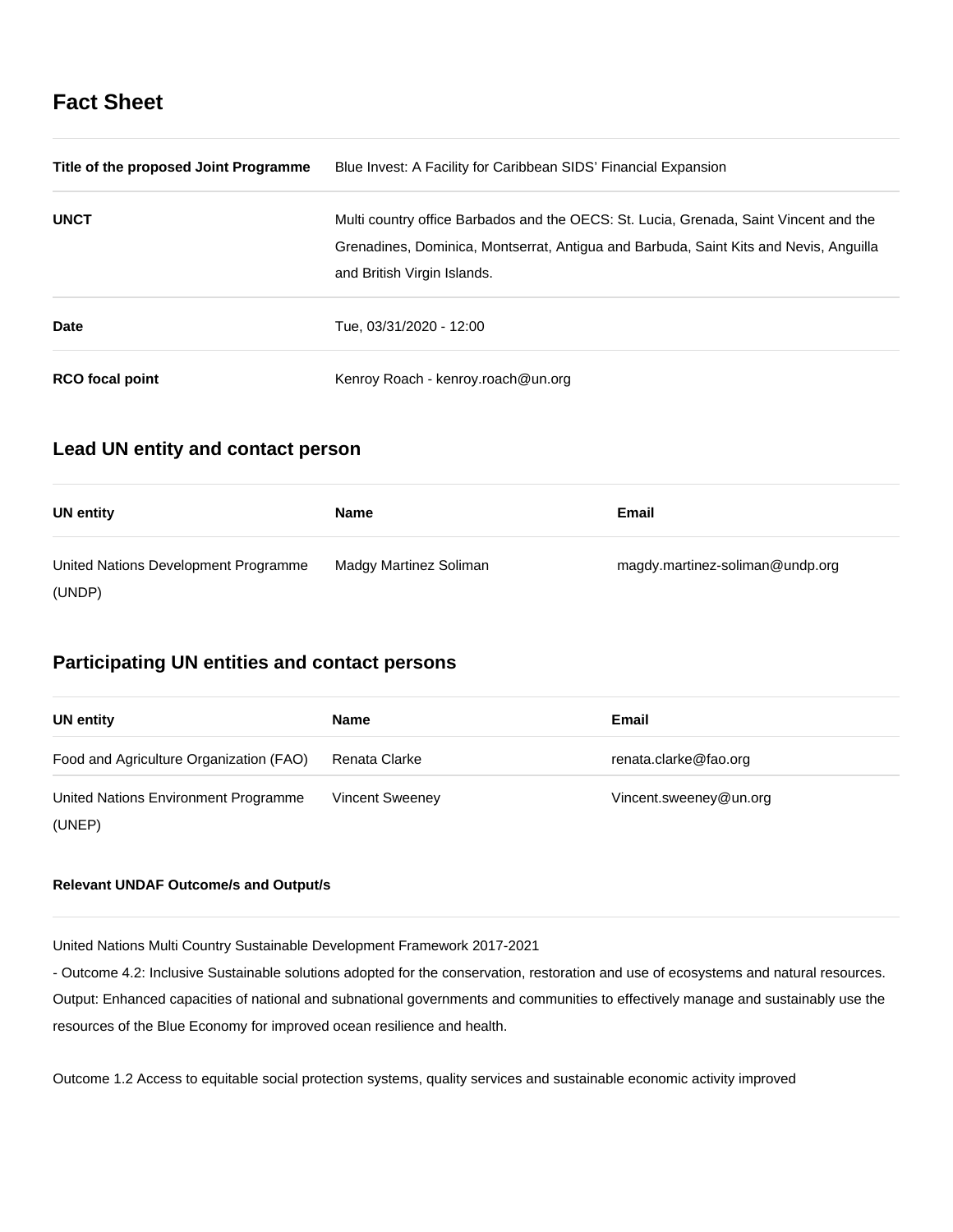Outputs:

- Strengthened national capacities to undertake effective fiscal, debt and macro-economic management for sustainable development of Blue/Green Economy sectors.

-Increased investment and enhanced adaptive capacity to support sustainable livelihoods in both marine and terrestrial sector of the Blue Economy.

## **Relevant objective/s from national strategic document/s**

- Barbados: Blue Economy Strategy

- Saint Vincent and the Grenadines: National Economic and Social Development Plan 2013-2025 and National Ocean Policy

- Grenada: National Sustainable Development Plan 2030

## **SDG targets on which the progress will be accelerated (includes targets from a range of SDGs and development pillars)**

| <b>Goal 1: End Poverty</b>                     |         |  |
|------------------------------------------------|---------|--|
| Goal 2: Zero Hunger                            | 2.1     |  |
|                                                | 2.3     |  |
|                                                | 2.4     |  |
|                                                | 2.a     |  |
| Goal 3: Good Health and Well-Being             |         |  |
| <b>Goal 4: Quality Education</b>               |         |  |
| <b>Goal 5: Gender Equality</b>                 | 5.a     |  |
| <b>Goal 6: Clean Water and Sanitation</b>      | 6.3     |  |
|                                                | 6.4     |  |
|                                                | $6.6\,$ |  |
| <b>Goal 7: Affordable and Clean Energy</b>     | 7.1     |  |
|                                                | 7.2     |  |
| <b>Goal 8: Decent Work and Economic Growth</b> | 8.2     |  |
|                                                | 8.3     |  |
|                                                |         |  |

## **Goal 9: Industry, Innovation and Infrastructure**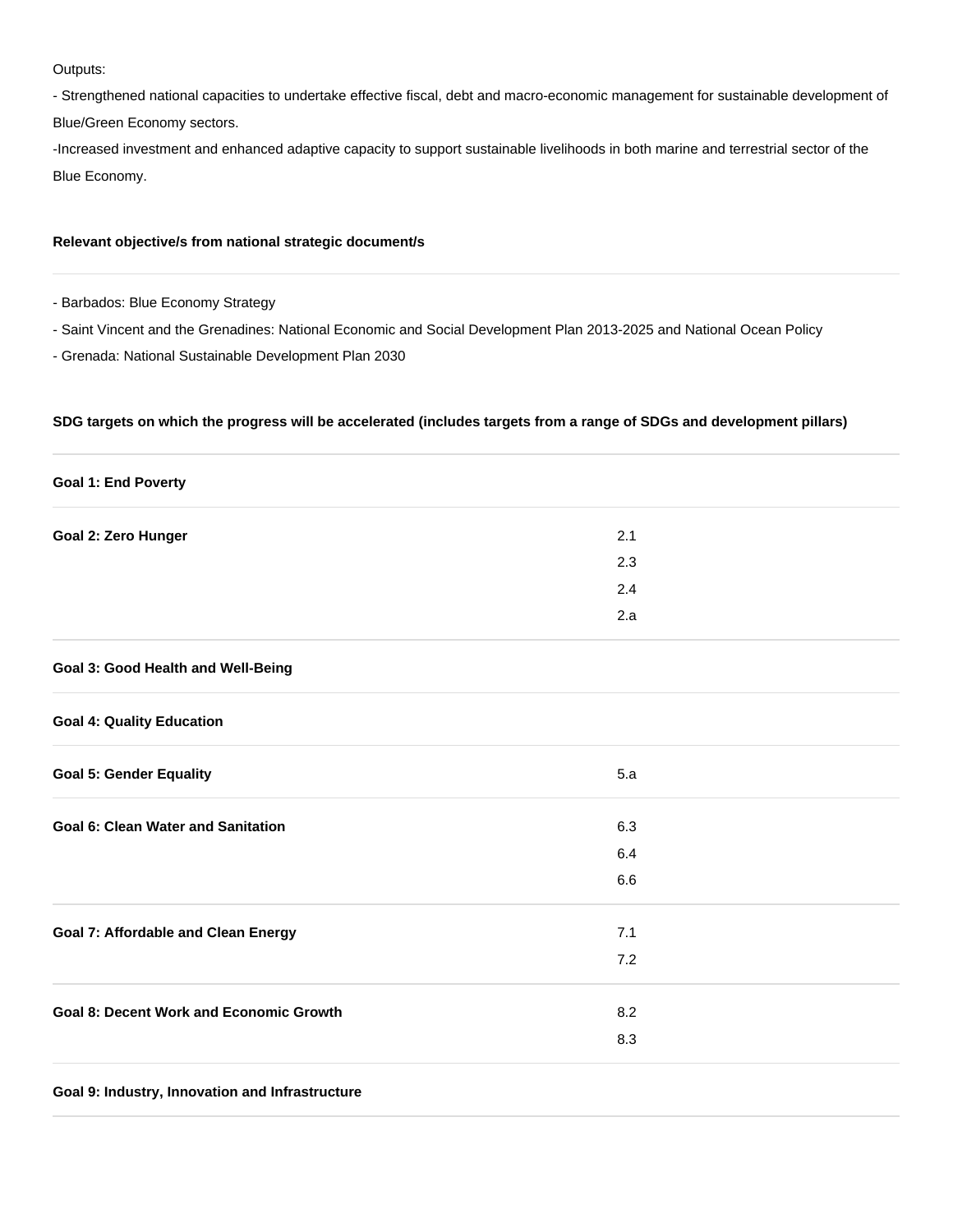## **Goal 10: Reduced Inequalities**

| <b>Goal 11: Sustainable Cities and Communities</b>     |      |  |  |
|--------------------------------------------------------|------|--|--|
| <b>Goal 12: Responsible Production and Consumption</b> | 12.2 |  |  |
|                                                        | 12.4 |  |  |
|                                                        | 12.5 |  |  |
| <b>Goal 13: Climate Action</b>                         | 13.1 |  |  |
|                                                        | 13.b |  |  |
| Goal 14: Life Below Water                              | 14.1 |  |  |
|                                                        | 14.2 |  |  |
|                                                        | 14.3 |  |  |
|                                                        | 14.4 |  |  |
|                                                        | 14.5 |  |  |
|                                                        | 14.6 |  |  |
|                                                        | 14.7 |  |  |
|                                                        | 14.a |  |  |
|                                                        | 14.b |  |  |
|                                                        | 14.c |  |  |
|                                                        |      |  |  |

## **Goal 15: Life On Land**

## **Goal 16: Peace, Justice and Strong Institutions**

**Goal 17: Partnerships for the Goals**

# **Self-Assessment**

| The proposal reflects the integrated nature of the SDGs                                                                                                      | Yes |
|--------------------------------------------------------------------------------------------------------------------------------------------------------------|-----|
| The proposal is based on an inter-agency approach (two or more UN entities<br>involved), with RC coordinating Joint Programme preparation and implementation | Yes |
| The proposed results are part of the UNDAF and aligned with national SDG<br>priorities                                                                       | Yes |

**The proposed Joint Programme will be led by government and include key national**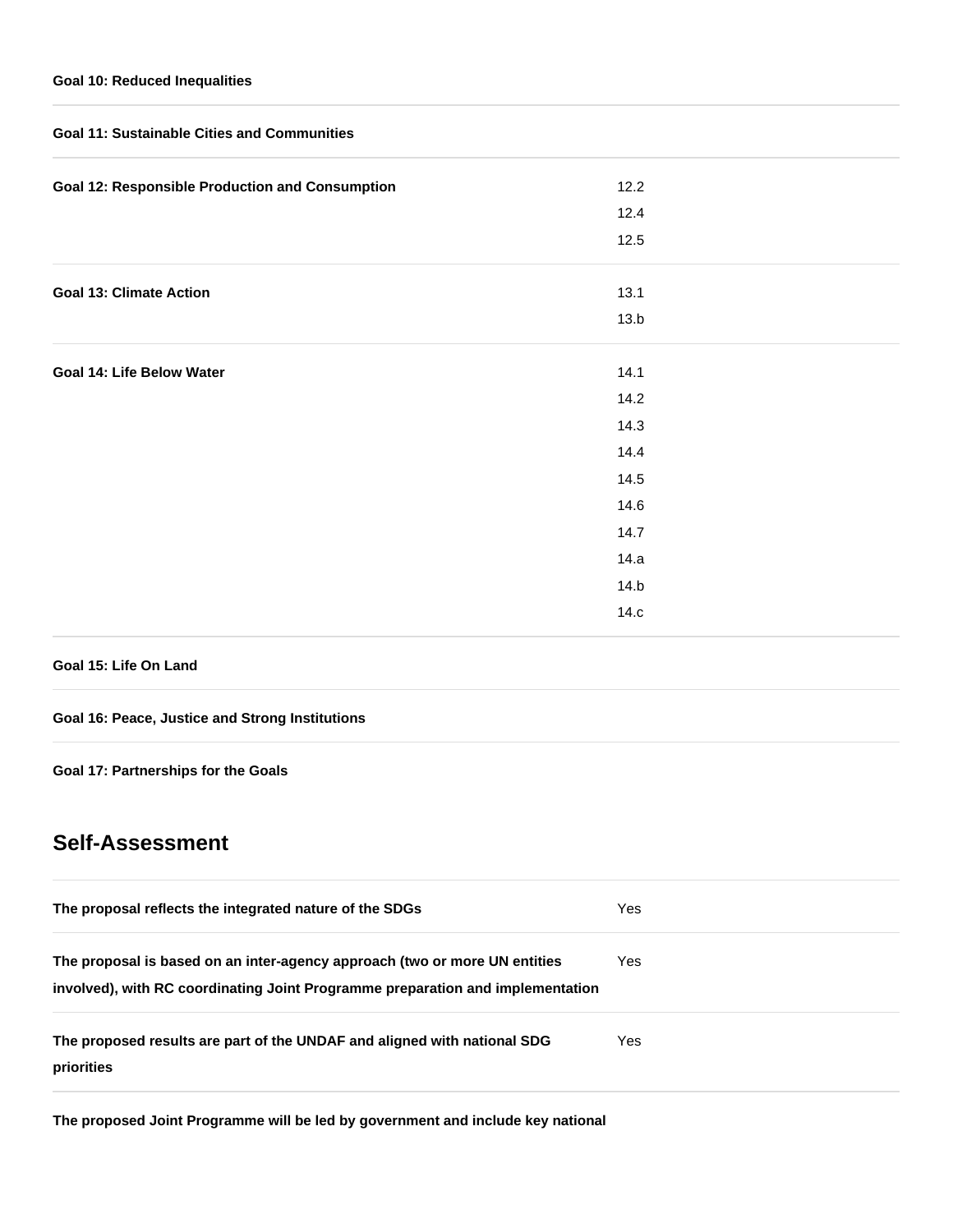**The proposal is based on country level consultations, as explained in the Concept note, and endorsed by the government (the letter of endorsement)** Yes

**The proposal is based on the standard template for Concept Notes, it is complete, and it includes:**  Yes

- **Theory of Change demonstrating contribution to SDG acceleration and transformation to implement the 2030 Agenda and awareness of relevant financial policy efforts at regional or national level,**
- **Results-oriented partnerships, including a strategy to engage and partner with IFIs/MDBs,**
- **"Quick wins" and substantive outcome-level results, and**
- **Initial risk assessment and mitigation measures.**

**The proposal is expected to leverage resources for the SDGs at scale** Yes

## **Proposal for Joint Programme**

## **1. Summary of the Joint Programme**

Blue Invest: A Joint Programme that will support three Eastern Caribbean countries: Barbados, Saint Vincent and the Grenadines (SVG) and Grenada to achieve SDGs by catalyzing available finance in the region and facilitating implementation of bankable investment projects in the Blue Economy.

The Blue Economy refers to all economic activities related to oceans, seas and coasts. For Small Islands Developing States (SIDS), the Blue Economy is the backbone to realize the 2030 SDG agenda, for it offers enormous potential in projects with positive social and environmental impact that are financially sustainable, low-carbon, climate-resilient and tailored to meet local stakeholders' needs. Blue Invest will catalyze such projects through technical assistance and financial support that will crowd-in private sector funding into Blue Economy-linked investments.

On one hand SIDS in the Caribbean are highly vulnerable, deeply indebted and, outside tourism, the region's Blue Economy suffers severe underinvestment. On the other hand, DFIs have over US\$ 2 billion to invest in the region as shown by global financial market assessments.

The causes for this mismatch are the lack of depth and breadth in local public and private capacity to identify, formulate, negotiate and implement bankable projects to absorb current DFI appetite and generate economies of scale and replication. This results in very few quality projects being presented for DFI financing, with wide gaps where needs are the highest, such as sustainable fisheries, environmental protection and preservation of natural capital such as coastal reef systems. Since DFI funds generally require government borrowing or guarantees, private capital must be crowded-in to complement DFI investments in Blue Economy sectors.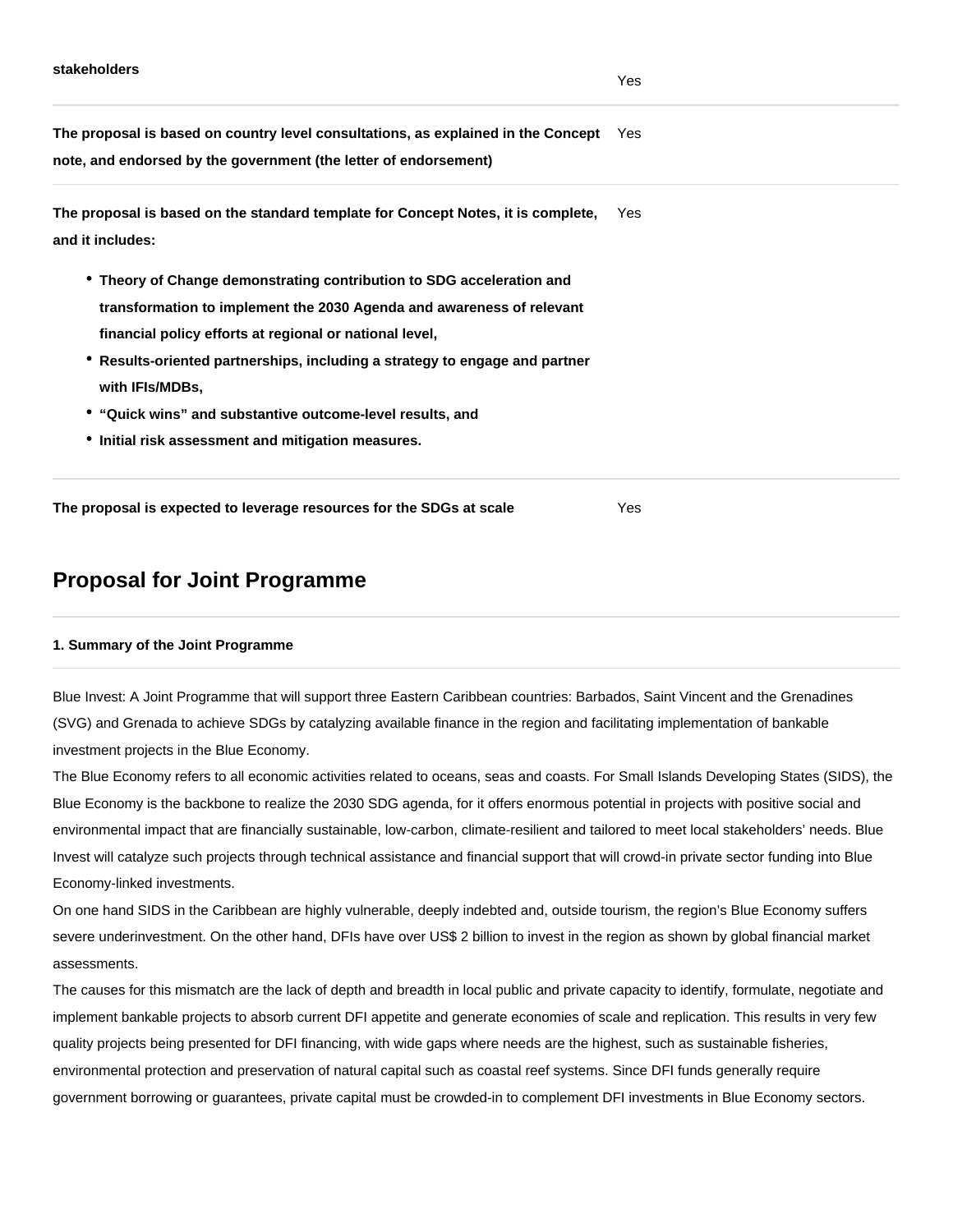The activities of Blue Invest will lead to at least USD 50 million of investment in projects in priority Blue Economy sectors over a fouryear period.

Blue Invest is a technical assistance and investment facility (TAIFAA) to accelerate project identification, formulation, financing and implementation. It will fill the capability gap in the technical and financial structuring of an investment pipeline of Blue Economy projects, ensuring that this pipeline will be financed by leveraging (a) existing grant programs from development partners, (b) DFI financing, and (c) its own financial instruments and incentive schemes to crowd-in private capital. Such private capital will be sourced from impact investors, institutional investors, commercial banks and philanthropists.

The initiative is in the pre-design phase, with similar initiatives existing for reference, solid partnership with DFIs and transfer of best practices.

#### **2. Thesis and theory of change of the Joint Programme**

#### Context:

In SIDS such as those included in the scope of this initiative, the Blue Economy-related sectors are the greatest potential catalyst for the attainment of a wide range of SDGs, specifically SDGs 2, 5, 6, 7 8, 12, 13 and 14.

Currently, there are pressing investment needs in high-impact Blue Economy sectors, with the priority being: i) waste management, ii) environmental protection and biodiversity, iii) fisheries and aquaculture, iv) energy and v) transport infrastructure. These sectors are all linked, ultimately, to public health, environmental protection and broad-based economic growth and sustainable development. DFIs and development partners are active in supporting the Blue Economy but there is a lack of bankable projects to move into implementation at a transformational scale. This slows down the deployment of development funding that is readily available. The bandwidth of local project preparation capacity is very narrow, both in public and private organisations, which results in a shortage in the supply of quality projects. Furthermore, project implementation lead-times are long: approximately 2-4 years on average for complex enterprises. Furthermore, existing project structuring capabilities are often not in the areas where they are most needed or where impact is greatest, resulting in a misalignment between project implementation and development needs. DFI funds are insufficient to cover all Blue Economy needs, especially since loans are provided on government balance sheets. Therefore, the main assumption of the TOC of this initiative is that through the Blue Invest TAIFA, countries will have access to the latest information, additional technical expertise and negotiating capacity to develop bankable projects. This will enable them to leverage additional resources to support the Blue Economy and the attainment of the SDGs in an enabling environment for blended finance solutions.

Outputs:

- Focused technical assistance to develop projects (Project Factory) and advise governments on regulatory aspects.

- New financial instruments to support investment.

- A network of funding sources across donors, DFIs and the private sector.

#### Outcomes:

- Framework for prioritization of Blue Economy investments.
- New sources of private sector financing identified.
- A pipeline of high quality, bankable projects ready for investment.
- Improved regulatory and legal enabling environment for private sector intervention.
- Incentives and instruments in place to de-risk investments and attract private sector financing.
- Greater private financial flows to Blue Economy sectors.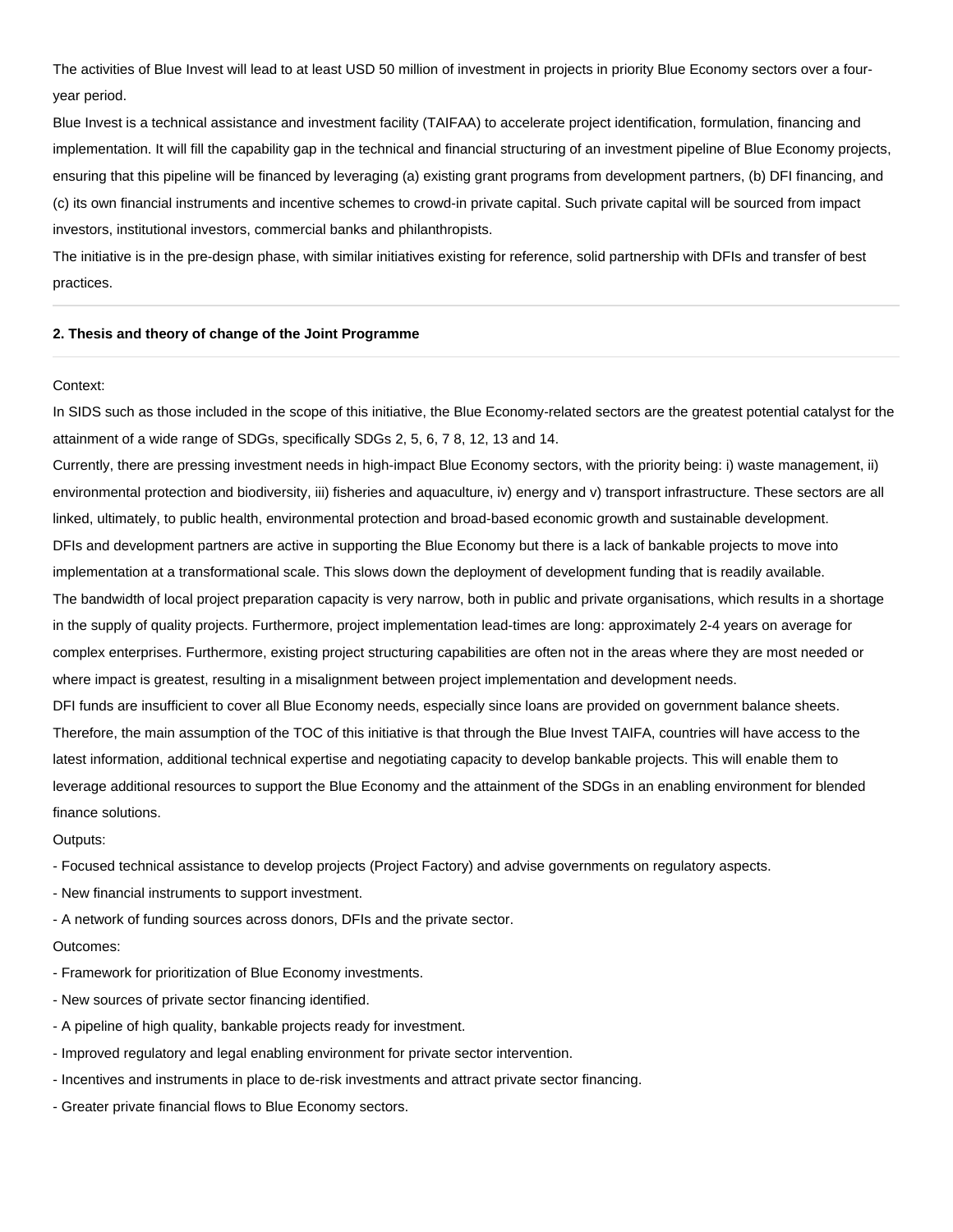## Impact:

- Implementation of priority SDG projects, leading to accelerated progress on achieving the SDGs.
- Lower reliance on sovereign borrowing to implement Blue Economy investments.
- Greater project financial self-sustainability due to involvement of the private sector.
- Increased public awareness of the importance of Blue Economy for long-term sustainable economic growth.
- Long term environmental protection and job creation.

Drivers:

- Broad stakeholder engagement.
- Visionary political leadership.
- Innovative financing structures.
- Successful communication strategy.

#### Assumptions:

- Government support for potential regulatory changes and the enabling environment.
- Additional sources of grant financing identified to combine with Blue Invest funding for financial incentives.

## **3. What are the expected results of the proposed Joint Programme?**

#### Short-term results:

- at least 20 new projects identified;
- at least 5 projects shortlisted;
- at least USD 5M complementary grant funding identified;
- at least 20 sources of private financing identified;
- at least 5 feasibility studies and ESIAs completed, including climate vulnerability risk assessments;
- at least 30 staff in government and regional organizations trained.
- at least 75% of the projects have solid gender impact analysis
- at least 75% of the projects have developed Social and Environment Screening Procedures (SESP)

Long-term results:

- at least 5 scalable and replicable projects launched;
- at least USD 50M new investments catalyzed;
- at least 25M in private capital mobilized;
- avoided increase in government debt levels.

Impact indicator examples:

- project cost-impact ratios i) excluding and ii) including externalities
- increase in treated wastewater
- increase in local aquaculture fisheries production
- improved local value capture of artisanal fisheries
- improved seawater quality
- increased biomass in coastal reef areas
- value of committed private funds
- reduction in illegal and underreported fishing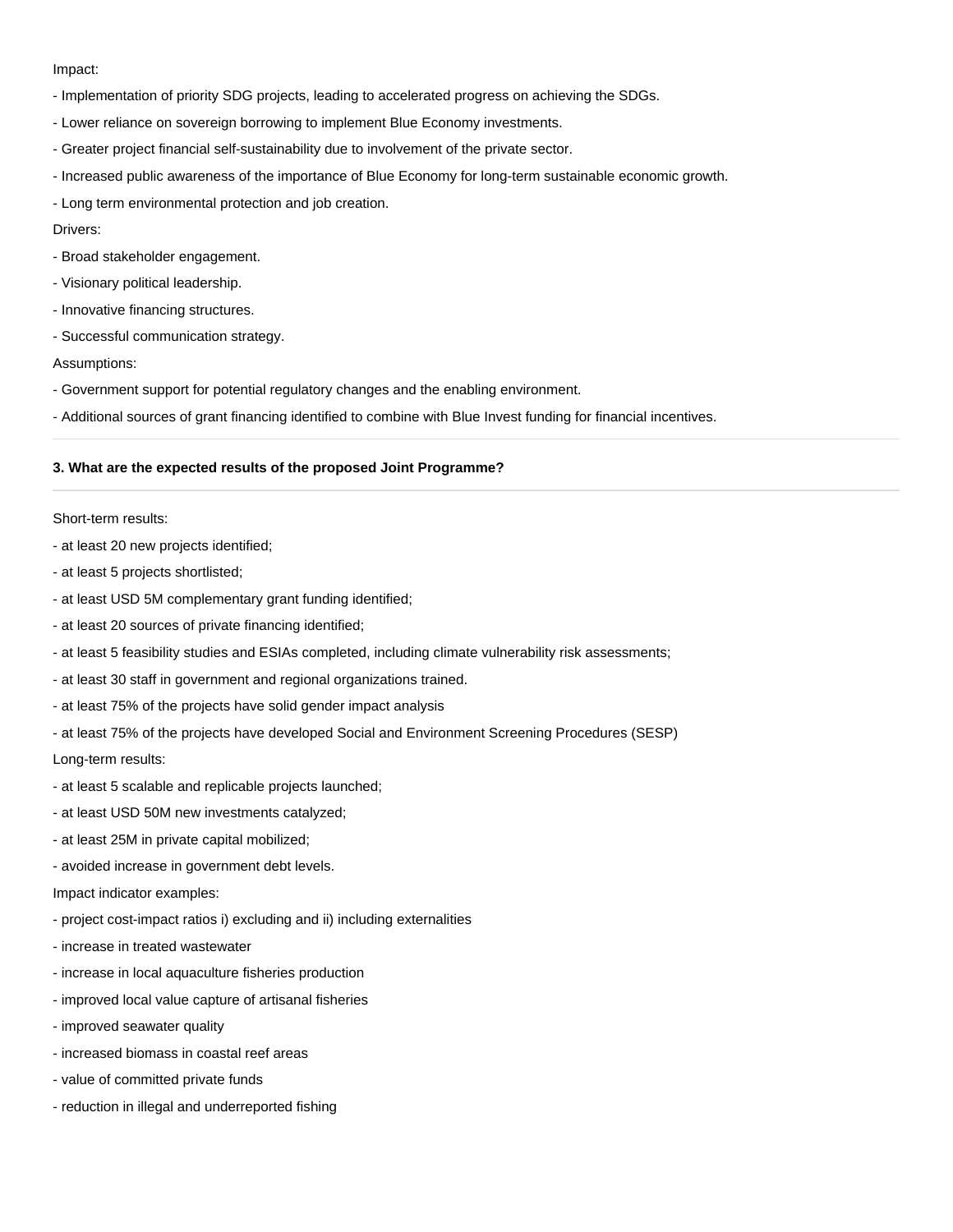Almost every economic activity in SIDS has a link to the ocean either directly (e.g. tourism, transport and fisheries) or indirectly (local agriculture, culture, waste and wastewater treatment, security, coastal erosion, etc.). This is reflected in current initiatives in target countries:

- Barbados: the new Ministry for Maritime Affairs and the Blue Economy launched a "Roofs to Reefs" programme with strong IDB support.

- SVG: with World Bank support, the country has prioritized climate and fiscal resilience through promoting the Blue Economy

- Grenada: Public policy is based on its "Ridge to Reef" programme and the "Blue Economy Master Plan".

- All three: comprehensive SDG mainstreaming, with UN policy support in Barbados and SVG

Blue Invest will also build on other UN agencies' work in the region.

By promoting private sector participation, projects supported by Blue Invest will not be reliant on grants or external support to be sustainable over the long term: they will be set-up to be financially self-sustainable. Capacity building is a key pillar of this initiative. As such, over a period of four years, the TAIFA team will strengthen national institutions in the three countries. Blue Invest will put in place a new financing system for the region that, while focusing in LNOB and promoting sustainable development, is profitable for the private sector and necessary for national institutions and communities.

#### **4. Describe the innovative nature of the Joint Programme**

Typical funding models to achieve SDGs in the region are grant-based or financed by DFIs on the government balance sheet. Blue Invest aims to shift away from these models and, as the first facility of its kind in the Caribbean, it shall bridge the gap between investment needs and the vast amounts of private capital seeking investment returns.

Attracting private financing requires innovative financing mechanisms, such as guarantees, first loss capital, equity risk capital, subordinated debt, venture capital, interest rate subsidies and social performance incentives. These can be combined with existing instruments such as political risk guarantees, insurance and investment grants. Debt swaps, Blue Bonds and Public-Private Partnerships (PPPs) offer attractive means to transfer financing from government balance sheets to the private sector. Furthermore, Blue Invest will support enhanced cooperation between UN agencies and DFI partners under a single roof to help identify new mutually reinforcing initiatives to increase the UN system's impact.

Initiatives such as Blue Invest include Renewable Energy Performance Platform, REPP, to support funding of renewable energy investments in Africa, or the ASEAN Catalytic Green Finance Facility, ACGF, for publicly financed green infrastructure investments in Southeast Asia. These provide a proof of concept: a TA can accelerate project preparation and implementation. What makes Blue Invest different is that this will be the first time that a facility is established specifically to crowd-in private funding for Blue Economy investments in SIDS.

Blue Economy is a main programmatic pillar of the UN Multi-country footprint. Building on existing partnership with DFIs (CDB, IABD, World Bank and EIB) on the policy and research areas, but also project/investments cooperation, the Blue Invest will leverage additional resources in support of Government's national priorities.. Blue Invest is a missing link for all actors.

An alternative to Blue Invest would be to provide assistance to a single Ministry in each country concerned (e.g. Fisheries, Environment, etc.). This, however, limits the scope for cross-sectoral analysis and identification of cross-cutting issues or regional/replicable interventions, and would mean the proposal is fully reliant on the implementation capacity of that single Ministry.

This traditional approach of DFIs placing loans with governments has probably attained its debt ceiling and exposure limit for the DFIs themselves. Governments have multiple priorities but not the capacity to formulate except first-tier priority bankable projects. Lastly, the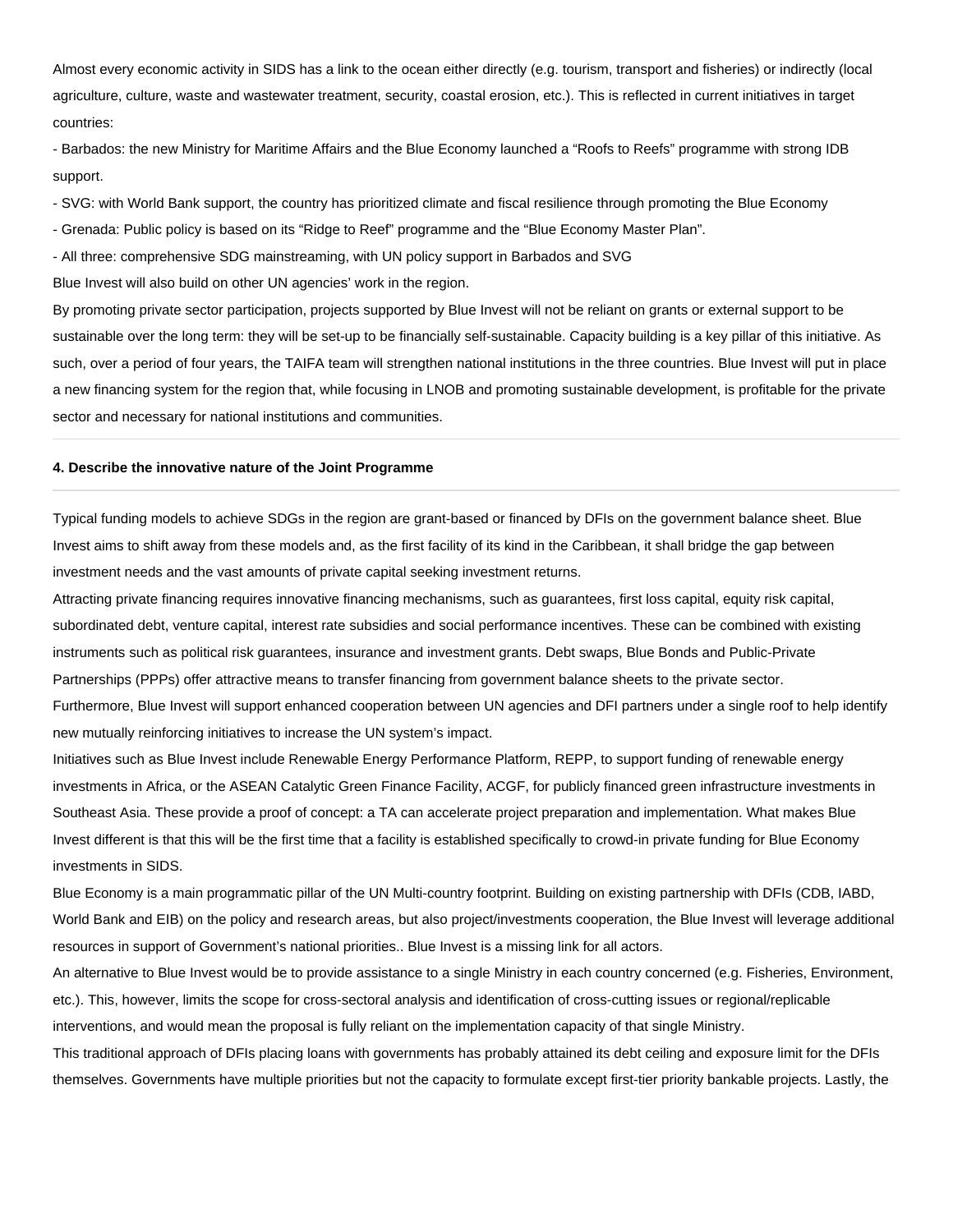## **5. Expected added value of the UN and the Joint SDG Fund**

Donors & DFIs have been supporting the BE with TA for studies and capacity building, but without sufficiently funding the use of innovative financing mechanisms to attract private capital. Furthermore, these efforts have not brought the desired long-term effects and the same challenges remain resulting in slow progress, duplication of efforts, cost inefficiencies and underinvestment in the BE. Coordinating these efforts to align them to the SDG goals linked to the Blue Economy would produce immediate benefits. Tackling the BE priorities in a focused, holistic and coordinated manner through an independent and respected family of organisations such as the UN Agencies will help capture and enhance these benefits. The 2030 Agenda and SDGs, particularly the LNOB, underpin Blue Invest. Consequently, projects characteristics will be different to those driven by a loan placing focus.

The UN is respected for its independence, stakeholder engagement, technical capabilities and expertise and effectiveness in implementing programs. The UN is proven convener and broker for all stakeholders, with no agenda other than accelerating SDG targets attainment.

Development partners launch sector-specific initiatives, but none in the Eastern Caribbean have yet taken a broad, large-scale and holistic approach akin to Blue Invest to exploit the synergies between the different Blue Economy sectors. Without the Joint SDG Fund, it is unlikely that such an initiative would ever be launched considering the expertise, degree of innovation and risk it entails. The UN has a track record in mobilizing private capital to reach the SDGs through the UN Global Compact, with a forthcoming Sub-Regional Network to be established for the Eastern Caribbean in 2020. Blue Invest will deliver a valuable tool to support the achievement of the Global Compact's objectives, and in parallel respond to the issue of often raised lack of capacity in governments to prepare and support SDG-related projects.

#### **6. Leadership and implementation of the Joint Programme**

1. RC/RCO: Oversight, coordination and support to UN entities to ensure overall cohesion of results, leadership and partnership with governments, partners and key stakeholders.

2. UN entities: UNDP (leading agency) to support supervision and general management of the TAIFA,. All PUNOs (UNDP, FAO and UNEP) will provide expert input, support regulatory and capacity building activities, technical assistance and implementation support in their respective sectors.

3. National counterparts: Under the leadership of the respective Prime Ministers, Ministries of Finance and Blue Economy/Environment will lead the inter-ministerial coordination mechanism to prioritize efforts and ensure support for Blue Invest.

4. DFIs: provide expertise, provide long tenor financing, support access to guarantee instruments.

- 5. Bilateral donors: provide sources of grants for financial instruments, support policy and regulatory work.
- 6. Impact investors and private equity funds: provide equity capital.
- 7. Institutional investors: provide long term investment capital for infrastructure projects.
- 8. Commercial banks: provide loans to companies implementing investments.
- 9. Philanthropists: provide grants to de-risk investments.
- 10. Export agencies: to provide insurance for foreign direct investment (FDI)
- 11. Chambers of commerce: identify investment bottlenecks, support stakeholder engagement.
- 12. Civil society organizations / NGOs: support stakeholder engagement.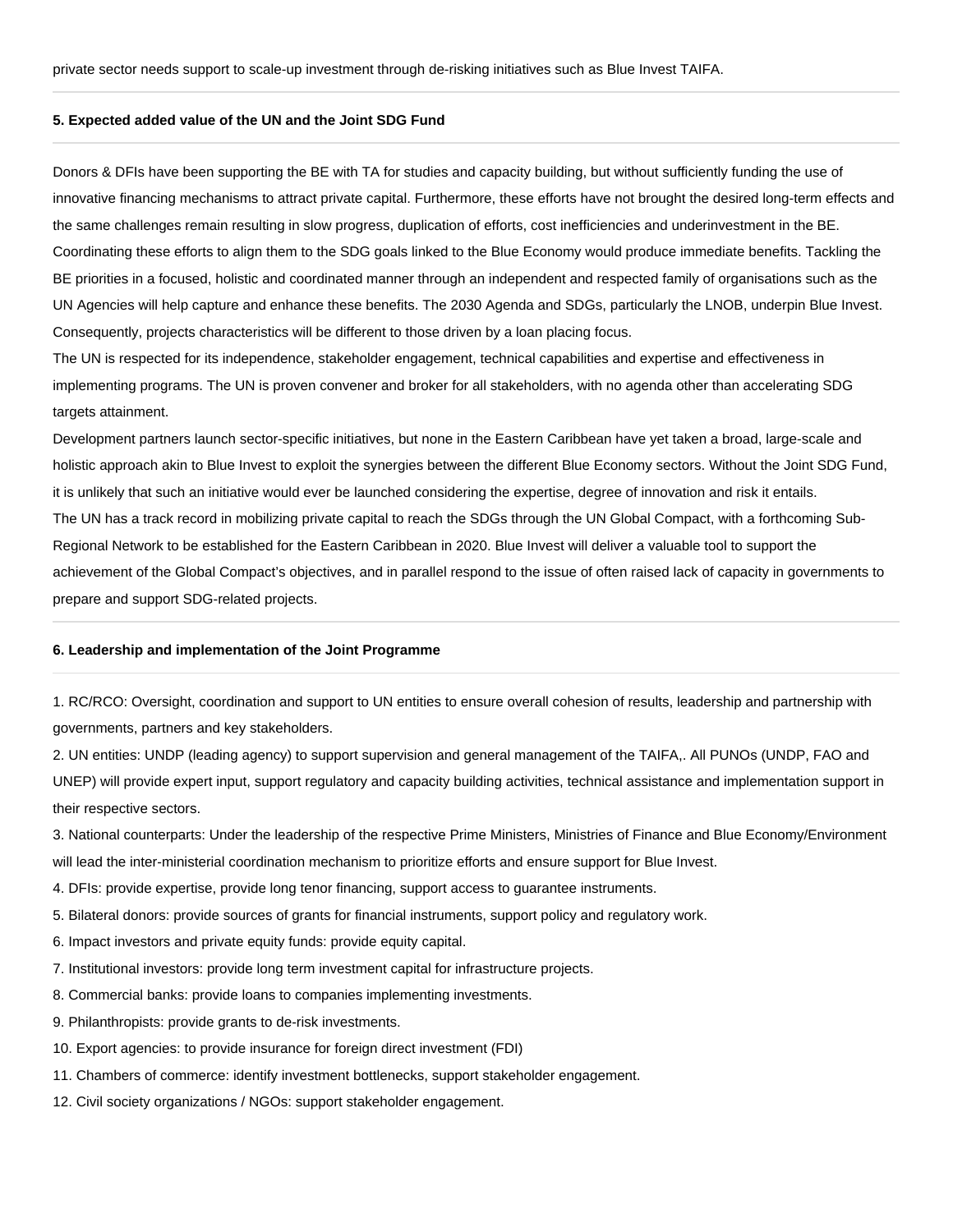Blue Invest will consist of a core team of three long-term experts and a seasoned project manager with relevant experience and an administrative specialist. This team shall approach Blue Economy projects holistically and avoid the silo-approach. External resources shall be drawn upon where necessary.

For Blue Invest to deliver at full capacity it requires effective partnerships with all players listed above in this point. Partners key to success include the governments, Caribbean Development Bank, Inter-American Development Bank, the World Bank and the European Investment Bank, all of whom have signed support letters, and the UN Agencies themselves.

## **7. Expected period of implementation**

Since Blue Invest shall focus on priority projects, 4 years is considered appropriate to achieve its objectives. This timing takes into account project identification, project prioritization, stakeholder engagement, conducting of feasibility studies, ESIAs and climate vulnerability risk assessments, preparation of tender documentation, identification of sources of financing, capacity building support to the government, passing of required supporting legislation, tender processes, project launch and start of monitoring process. Critical milestones:

- 1. Hiring of the sectoral experts, PM and administration expert for core Blue Invest team
- 2. Identification of project long list and short list of priority projects for each of the three countries with stakeholder validation
- 3. Definition and launch of training in government agencies;
- 4. Definition and achievement of required changes to business enabling environment;
- 5. Identification of complementary donor funding and setting-up of financial instruments;
- 6. Full disbursement of investment funds and project launches.

The countries covered by Blue Invest have identified improving the ease of doing business as critical to stimulate new investment in their economies.

DFIs seek Blue Invest support to liaise with national counterparts for the development of bankable project pipelines.

## **8. Cost, co-funding, and co-financing of Joint Programme**

Blue Invest targets a USD 10M budget to be spread over a 4-year period. 70 %, will go for de-risking and technical assistance. This would include USD 3.5 M of catalytic financial instruments such as seed grants to crowd-in the private sector where required. Other USD 3.5 M would fund sectoral experts, feasibility studies and other technical assistance needed (USD,3.5M). The remaining 30 % (USD,3M) will be for capacity building, direct support and team management.

Blue Invest will require the following technical capabilities for:

- Financial analysis, structuring and negotiation, de-risking instruments, management of investor and development partner relationships;
- Regulatory, policy and programmatic analysis and development to eliminate barriers and deliver project viability;
- Thematic technical expertise to underpin project viability and sustainability;
- Environmental and social impact analysis;
- Expertise in PPP business model definition and supervision;
- Project tendering processes, monitoring and supervision;
- Local knowledge and network to source projects and engage all necessary partners from across the full spectrum of stakeholders.
- To support the above, Blue Invest will have three senior experts for the following roles:
- 1– Financial structuring expert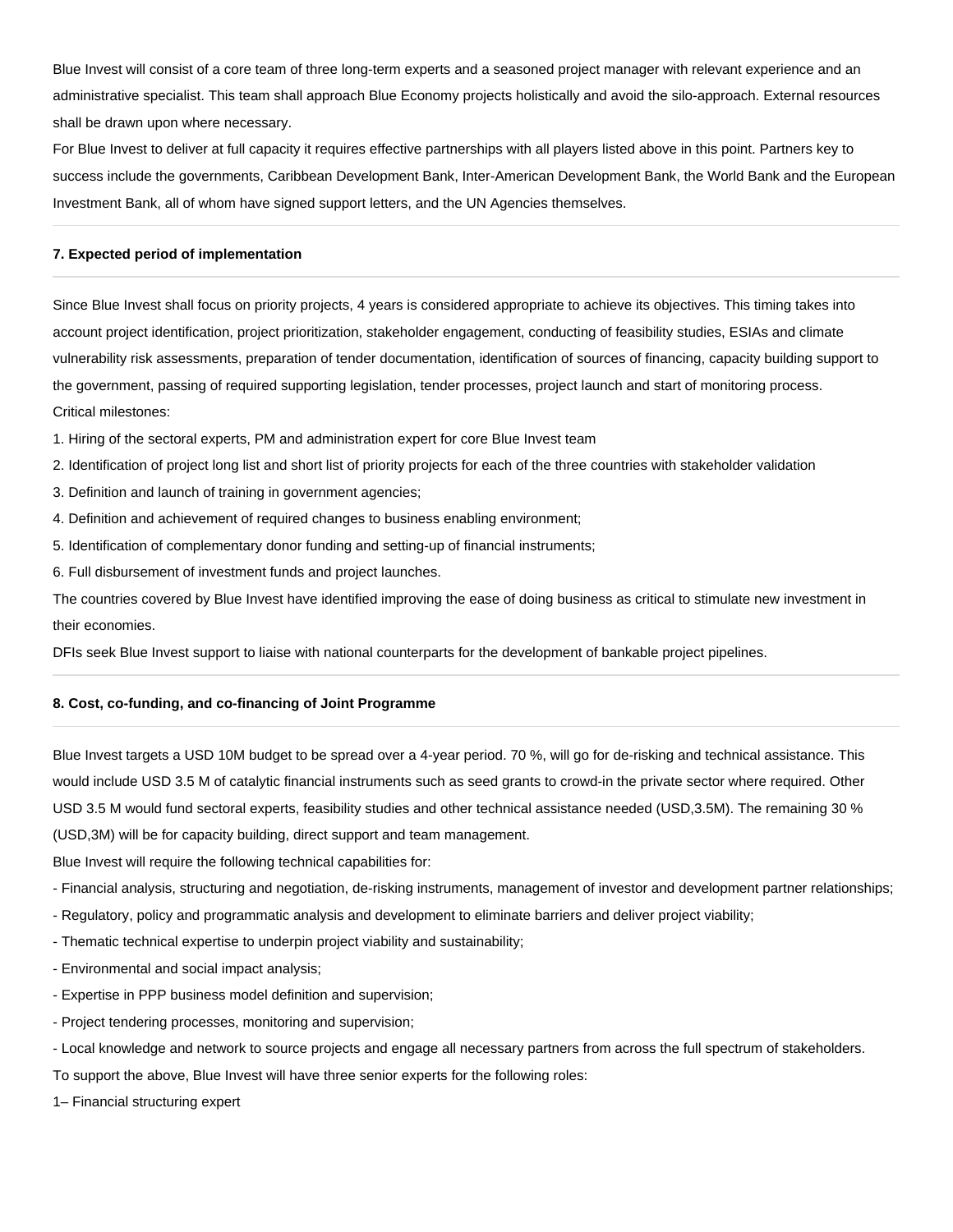#### 2– Engineering, procurement and ESIA expert

3– Legal and regulatory expert

Additionally, a project manager and an administration specialist will provide operational support. The core team shall be complemented with external sectoral expertise where necessary.

The experts will be located at the UN Multi-Country Office for Barbados and the OECS, thereby minimizing logistical costs and ensuring direct and fluid communication with the PUNOs and the RCO.

The USD 10M budget of Blue Invest is expected to catalyze USD 50M in new investment funds, of which 5M will be additional grants, and the remaining USD 45M will be from equity investment and loan financing. Non private sector donor funds shall mainly be structured in the form of de-risked financial instruments such as first loss capital. The private sector shall account for at least 50% or USD 25M of the total.

Already, seven development partners (Caribbean Development Bank, European Investment Bank, World Bank, Inter-American Development Bank, New Zealand High Commission, Canadian High Commission and the European Commission) have indicated their interest in partnering with Blue Invest. Also, different impact investors, philanthropists, private investors and regional commercial banks have been identified as additional sources of financing. There may be a role for some government financing, but the potential scope for implementing privately financed, well-prepared PPP projects is large.

#### **9. Risk assessment**

Risk: Insufficient bankable projects identified

Mitigating factor: Blue Invest is specifically conceived to reduce this this risk. Firstly, the 5 selected Blue Economy themes are broad and have high investment needs. Secondly, Blue Invest has a large component for technical assistance and an expert team to ensure conversion to bankable projects.

Risk: Insufficient TA funding to prepare bankable projects

Mitigating factor: Projects from different sectors will be selected during the prioritization phase, and TA funds allocated accordingly, to avoid a single project from absorbing all funds. If it becomes apparent that there is insufficient TA funding, then other sources of TA from other development partners can be leveraged.

Risk: Projects do not attract private investment.

Mitigating factor: Where project preparations show that investments will not show an adequate return to attract private financing, then this is strong evidence for the use of grants from development partners to support the projects and reduce private investment costs. Alternatively, the relevance or approach of the project needs to be reassessed in terms of its financial feasibility.

Risk: Inadequate government support to prepare projects to implementation stage.

Mitigating factor: Blue Invest has been designed to fill the capacity gap that governments are facing. Governments recognize that the future welfare of their citizens, including business opportunities, job creation, environmental sustainability and international competitiveness, is intimately linked to the success of their blue economies. At project selection, one of the important criteria will be the level of government support for the project.

Risk: pandemic threatens the implementation of activities

COVID 19 pandemic has exacerbated underlying vulnerabilities of SIDS, particularly the dependency on tourism.

Mitigation measure: project implementation will start in 2021 once the pandemic is over and lessons learnt can be applied.

Strengthening the BE can promote resilience and sustainable development.

The main assumptions underlying this assessment is i) that Blue Invest is staffed with senior experts with the competencies and drive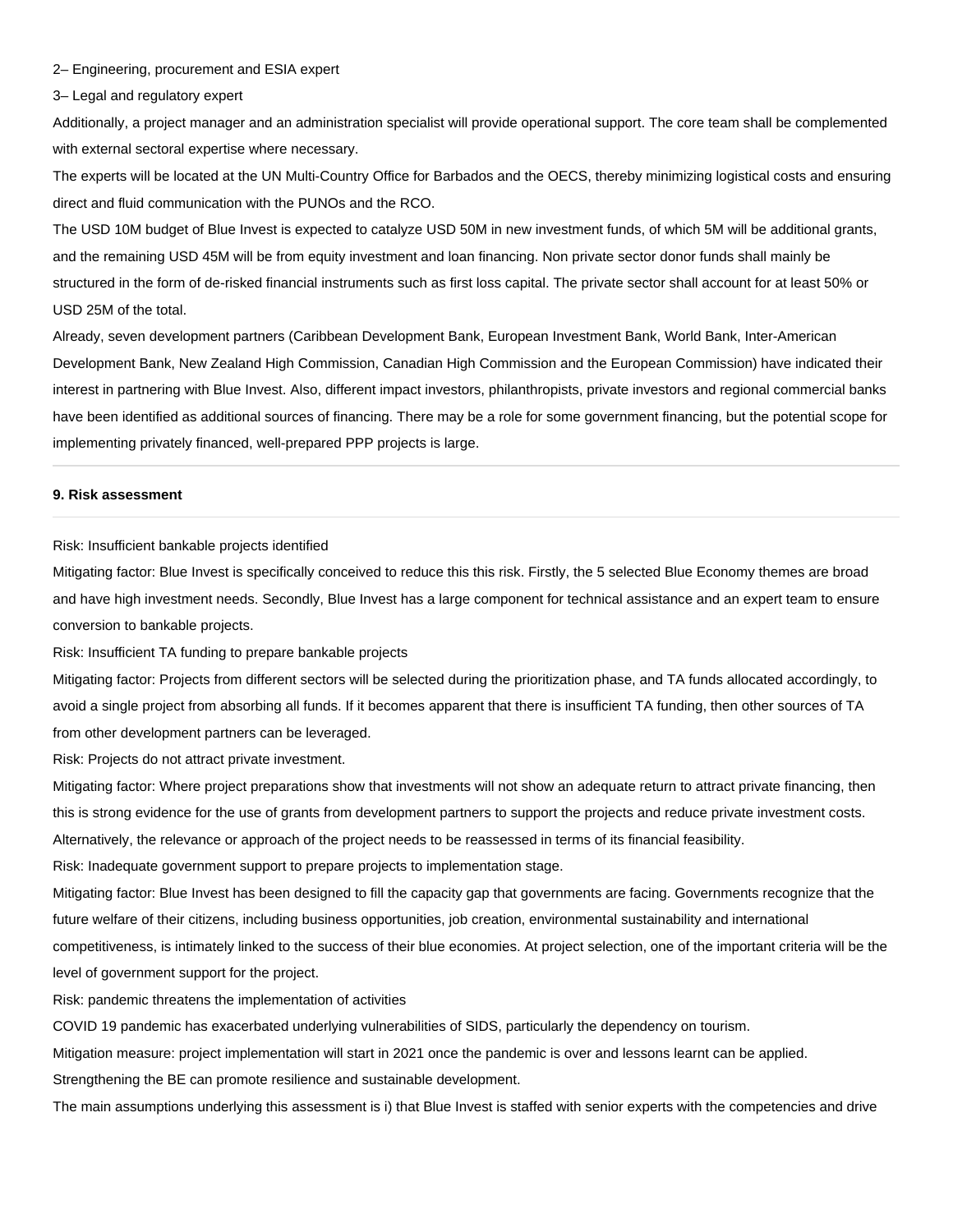and ii) that the initiative specifically responds to existing needs at country level and funding appetite from potential investors. Blue Invest implementation shall follow UN rules and regulations. UNDP is the second most transparent aid organization in the world Aid Transparency Index and both UNEP and FAO have solid record as implementing partners. Continuous close communication, knowledge-sharing and transparency will ensure the safeguarding of UN principles and avoid any possible reputational risks. All relevant to procurement and project management standards shall be followed.

#### **10. Convening the private sector and engaging IFIs/DFIs**

The RCO for Barbados and the OECS has launched the Private Sector Dialogue (PSD) on the 2030 Agenda and the SDGs, leading to the establishment of a Sub Regional Global Compact Network. The PSD process shall serve to establish and/or enhance existing private-public partnerships for Blue Economy investments and for identifying key private sector investors for the TAIFA, thereby increasing financing of the SDG agenda in the Caribbean. These forums shall also be used to divulge the TAIFA and its novel mechanisms for crowding-in private investment.

Additionally, in October 2020, Barbados will be the first Small Island Developing State to host the 15th quadrennial United Nations Conference on Trade and Development (UNCTAD). This Conference presents an opportunity to not only focus on global trade and development issues but to mobilize the private sector to scale-up investment and to undertake concrete actions towards the TAIFA and achievement of the 2030 Agenda and SDGs.

Regarding DFIs, already 7 development partners including CDB, EIB, World Bank, IaDB, New Zealand High Commission, Canadian High Commission and the European Commission have indicated their interest in partnering with Blue Invest. CDB, IaD and EIB support letters enclosed.

## **11. Leverage and catalytic function**

The target is a multiple on the Blue Invest budget of at least 5 times: USD 50M of blended funds shall be mobilized in a 4-year period leveraging the TAIFAs USD 10M of funding, of which USD 3.5 M shall also be used to fund investments. Furthermore, at least half of the funds shall be sourced from the private sector: a minimum 2 time multiple on development funds. The key to attaining this leverage is:

- Offering governments lower impact on their balance sheets to attract support and high-impact projects

- Offering DFIs better cost-impact ratios and faster and additional deployment of capital

- Crowding-in private investment funds by using innovative financial instruments to de-risk

Examples of leverage and catalytic function:

- Blue Invest prepares a feasibility study, ESIA and tender documentation for a waste-water treatment plant in partnership with a DFI. The project is tendered on a PPP basis. Blue Invest supports the government in negotiations with the winning bidder and structuring a USD 5M loan guarantee facility. The private sector invests USD 10M in commercial bank debt and USD 5M in equity into the plant and operates it for 20 years.

- Blue Invest prepares a sustainable fisheries plan in partnership with FAO. The plan foresees retraining of fishermen, the construction of a processing facility, and improved product traceability. Blue Invest works with local commercial banks to offer a partially guaranteed loan to the fishermen to construct the processing facility. Because of the guarantee, the commercial banks will offer financing to a sector that has traditionally been perceived as too risky. Total investments are USD 5M.

- Blue Invest supports stakeholder engagement for a new coastal marine spatial plan. The plan forms the basis for new legislation to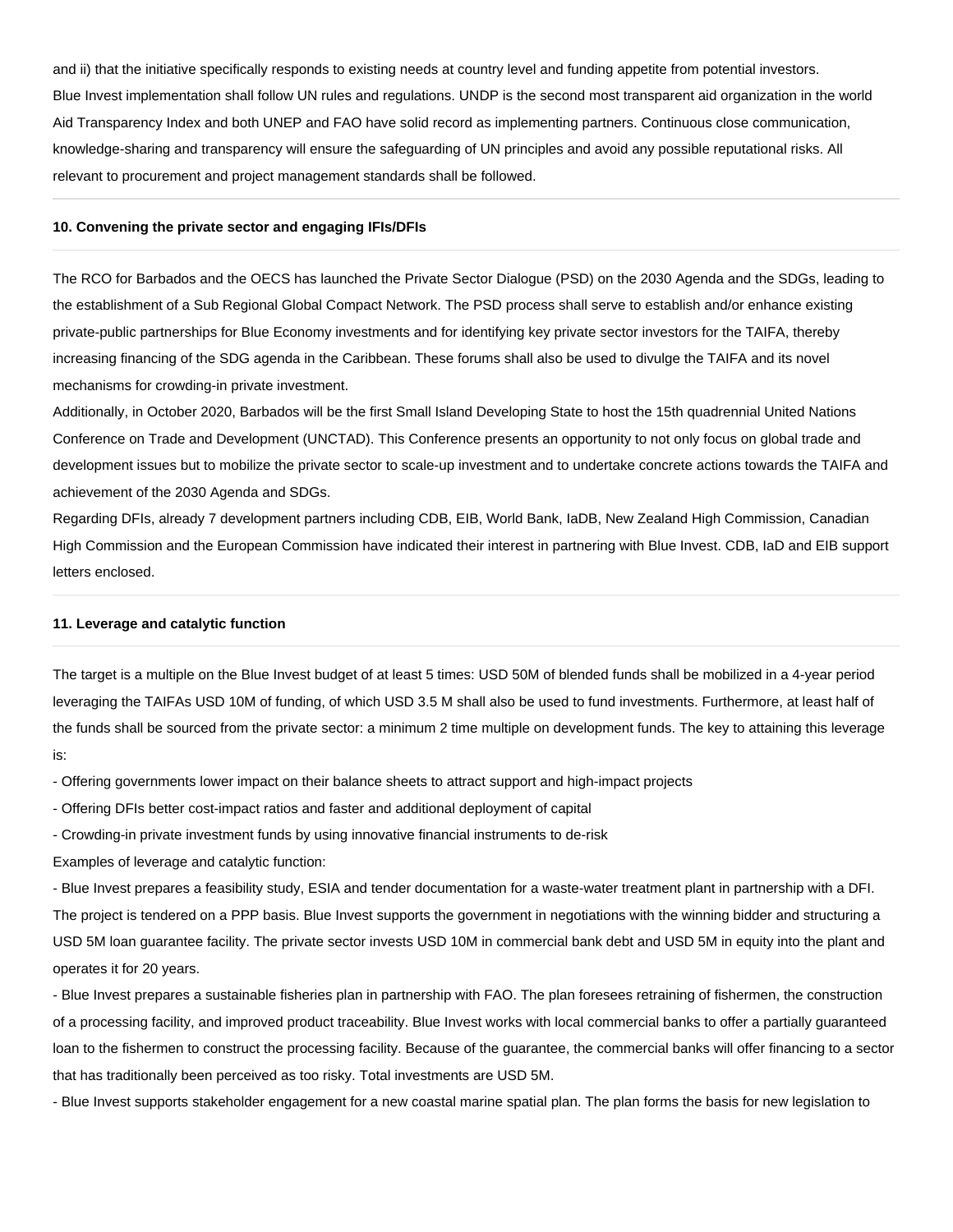create managed marine protected areas (MPAs). Blue Invest identifies grant funding from bilateral donors to support retraining of fishermen and implementation of monitoring and surveillance processes. Blue Invest supports the government tender process for a consortium of NGOs to manage the MPAs and works with impact investors to provide funds to establish the MPAs and develop a tourist center. Total investments are USD 3.5M with USD 1M additional grant support coming from the bilateral donors. Initial deployment shall establish best-practice processes and high-impact project templates before replication in other EasternCaribbean countries and beyond in other geographies and even SDG targets in need of investment facing similar barriers to bankable projects.

## **12. Technical support and seed funding**

The following tasks need to be completed to prepare a detailed proposal and action plan to launch Blue Invest.

Structure and operations of Blue Invest:

- drafting of detailed terms of reference for Blue Invest;
- definition of expert profiles and job descriptions;
- definition of advisory and governance framework;
- definition of detailed budget;
- definition of operating procedures;
- definition of monitoring indicators.

Stakeholder engagement and building partnerships:

- stakeholder engagement on initial long list of projects;
- stakeholder engagement on private sources of financing;
- engagement with governments on priority sectors and projects;
- engagement with DFIs on financing terms and eligibility criteria;

- inventory of sources of grants and existing financial de-risking instruments, including eligibility criteria and analysis of requirements to access these;

- inventory of potential financing models to maximize private sector financing;

- inventory of innovative Blue Economy projects from around the world and lessons learned.

One of key success factors of Blue Invest will be its capacity to establish financial instruments to promote private investment. These shall be used discretionally according to the project profile, and will leverage to the extent possible existing guarantee and de-risking instruments (for example, IDB Guarantee Scheme for SMEs in Barbados, Eastern Caribbean Partial Credit Guarantee Scheme for SMEs in the OECS, USAID Development Credit Authority guarantees, World Bank Multilateral Investment Guarantee Agency). When an inventory of existing instruments has been completed, a gap analysis will be conducted to define what potential new financial instruments will be required for Blue Invest to catalyze more private investment in the Blue Economy.

New financial instruments may bring a host of requirements linked to risk management, finance and control, management of payments and reflows, separation of duties and avoidance of conflict of interests. Potential governance requirements will need to be closely examined and clarified.

An expert will be required to conduct the gap analysis, and subsequently a cost-benefit analysis of potential new financial instruments that Blue Invest can utilize.

Altogether, a budget of USD 100,000 is required for external consulting support to complete the drafting of the Joint Programme.